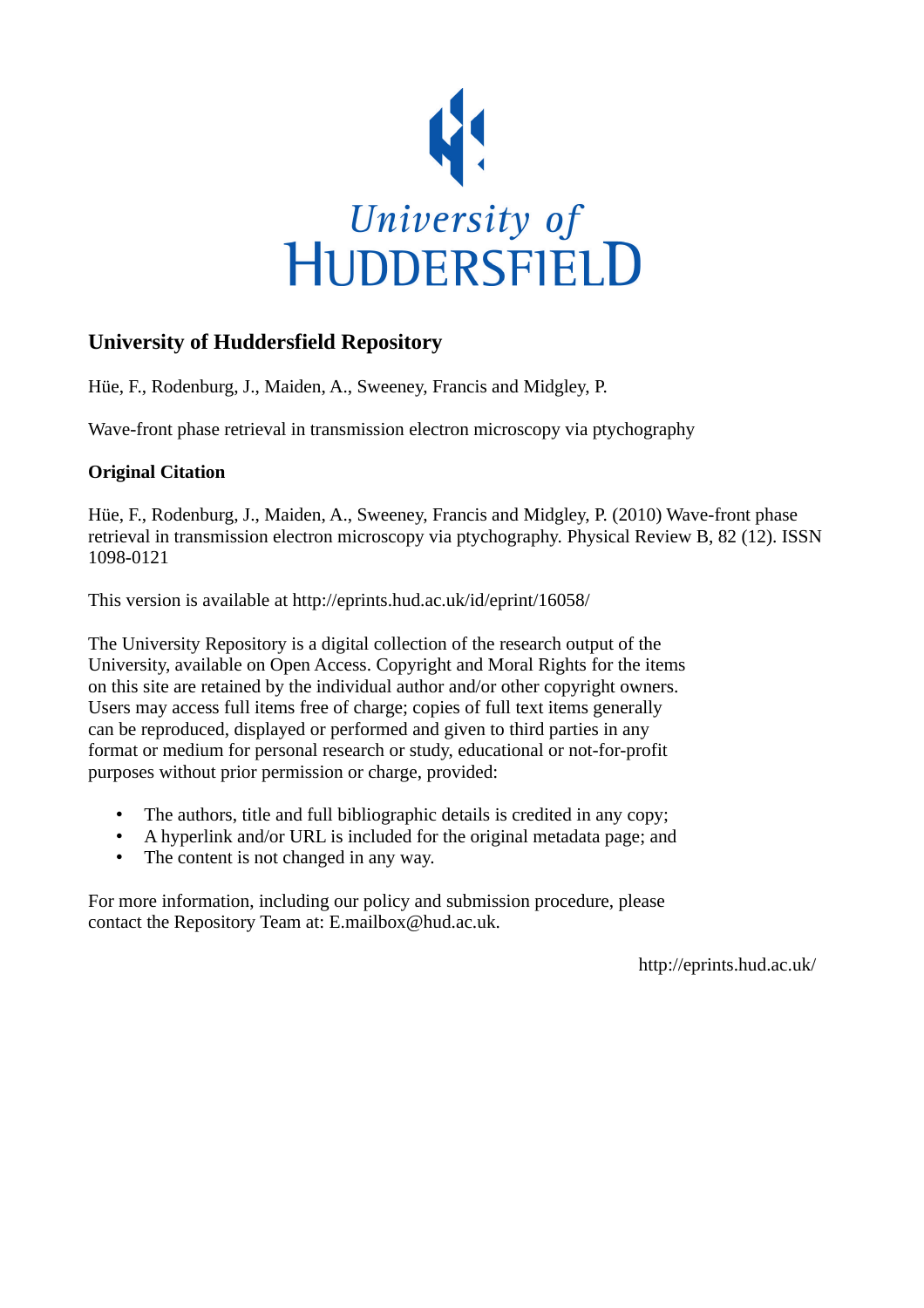## **Wave-front phase retrieval in transmission electron microscopy via ptychography**

F. Hüe,  $1.*$  J. M. Rodenburg,  $^2$  A. M. Maiden,  $^2$  F. Sweeney,  $^2$  and P. A. Midgley<sup>1</sup>

1 *Department of Materials Science and Metallurgy, University of Cambridge, Pembroke Street, Cambridge CB2 3QZ, United Kingdom*

2 *Department of Electrical and Electronic Engineering, University of Sheffield, Mappin Street, Sheffield, S1 3JD, United Kingdom*

(Received 14 June 2010; published 24 September 2010)

There are many different strategies that allow the solving of the well-known phase problem corresponding to the loss of phase information during a physical measurement. In microscopy, and, in particular, in transmission electron microscopy, most of these strategies focus on the retrieval of high-resolution information with the importance of lower resolution data often overlooked. Ptychography offers a means to investigate such data. Ptychography is a robust diffractive imaging technique with fast convergence for phase retrieval but, until now, has not been applied at the nanoscale. In this paper, we use the ptychographical iterative engine to retrieve the phase change at the exit plane of metallic nanoparticles using a conventional transmission electron microscope. Ptychographical reconstructions yielded images with a phase resolution of  $\pi/10$  and a spatial resolution of 1 nm. These results stand as a first step toward aberration-free lensless imaging. The technique lends itself to be an alternative to off-axis electron holography or focal series reconstruction.

DOI: [10.1103/PhysRevB.82.121415](http://dx.doi.org/10.1103/PhysRevB.82.121415)

PACS number(s): 68.37.Lp

A very long-standing issue in transmission electron microscopy (TEM) has been how to measure accurately the phase of the electron wave emanating from the exit surface of the specimen. Because the wavelength of an electron is reduced as it passes through a potential well, the atomic potentials within the specimen can induce significant changes in its phase relative to its free-space propagation. Measurement of the induced phase change at the atomic scale or nanoscale has many important applications: for example, the measurement of the mean inner potential in materials (which depends upon the local chemical distribution<sup>1</sup>), the measurement of magnetic fields around nanostructures, $\frac{2}{3}$  or the measurement of internal electric fields within the specimen (e.g., at semiconductor junctions<sup>3</sup>).

Traditional TEM phase contrast is based upon an approximate version of Zernike's method $4$  for thin and weakly scattering specimen. In essence, an interference image is created by adding the unscattered and phase-modified scattered terms. The resulting contrast is then a combination of amplitude and phase components. The transfer function of the lens is a serious limitation of this method, especially at low scattering angles (low-resolution components in the image), meaning that phase contrast works well only for relatively small-scale features, below about 1.0 nm. Furthermore, the weak-scattering approximation breaks down for all but the thinnest (few nanometers), light-element specimens.

One technique that overcomes some of these limitations requires the recording of two or more images at different defoci of the objective lens, thus imaging a number of planes downstream of the object. As a wave propagates, only one phase distribution will be consistent with the measured changes of intensity. There are several methods for retrieving phase using such data.<sup>5–[8](#page-4-6)</sup> However, because the wave intensity relies on local interference between wavelets in the Fresnel propagation integral, then—such as the bright-field image—it is also poor at measuring quantitative large-scale phase distributions across a wide field of view. To date, the only method for capturing large phase changes which also have large-scale features over a significant field of view (  $\sim$ 1  $\mu$ m) is off-axis electron holography.<sup>9[,10](#page-4-8)</sup> This, though,

requires demanding experimental stability for the interfering beams and conventionally there must be an area of free space adjacent to the feature of interest in order to create a true reference wave (i.e., where the phase of the electron wave does not change as the wave propagates). There are also extremely high demands on the coherence of the illuminating beam.

A completely different approach to the image phase problem is to solve for the phase of the diffraction pattern scattered by the object, and then computationally backpropagate this to the object plane—so-called coherent diffractive imaging (CDI). Solution of the diffraction phase problem is via iterative phase-retrieval algorithms, originally inspired by the work of Gerchberg and Saxton[.11](#page-4-9) When *a priori* information about the shape or extent of the object is known, the principle of oversampling the diffracted intensity can be used to provide a solution of the phase problem from a single dif-fraction pattern alone.<sup>12,[13](#page-4-11)</sup> However, most of the proposed algorithms—error reduction,<sup>11</sup> hybrid input-output, $^{14}$  charge flipping,<sup>15</sup> difference map<sup>16</sup>—require not only the diffracted intensities but also some knowledge of the extent of the finite) object. CDI has been shown to work for weakly scattering objects over a limited field of view in electron microscopy.<sup>17</sup> Different groups have also shown that it is possible to converge toward a good solution for extended objects with the use of a strong support. $18,19$  $18,19$ 

In this Rapid Communication we demonstrate experimentally a method of accurately imaging large phase changes  $(>\pi)$  in the electron exit wave induced by objects of unlimited lateral dimensions for which there is no *a priori* information. The technique, called ptychography, $20\dot{-}23$  was first proposed by Hoppe in 1969 (Ref. [24](#page-4-20)) as a solution to the crystalline phase problem, wherein an aperture or a confined beam of illumination is moved over the specimen while multiple diffraction patterns are recorded from overlapping regions of the specimen. Nellist *et al.*[20](#page-4-18) demonstrated this method for the case of a crystalline specimen. Since then, an iterative phase-retrieval algorithm, based on the same concept of a back and forward Fourier transform iteration procedure used in CDI methods [Fig.  $1(b)$  $1(b)$ ], has been developed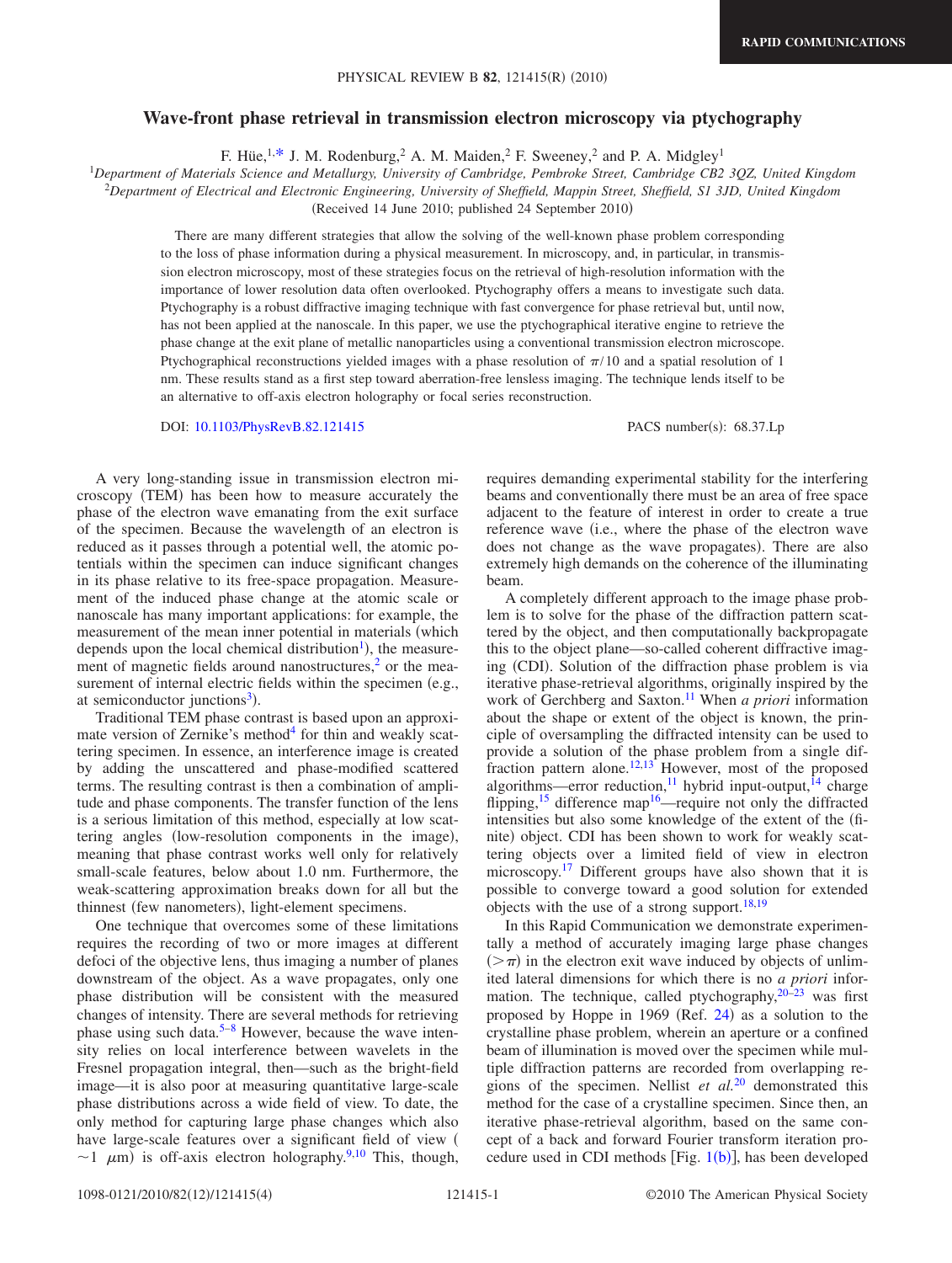

inner potential (MIP). TEM ptychography observations were performed on a FEI Tecnai F20, a field-emission gun TEM (FEGTEM) fitted with a Gatan  $1024 \times 1024$  pixel charge-coupled-device (CCD) camera and an on-axis Fischione Model 3000 highangle annular dark-field (HAADF) detector for highresolution scanning TEM (STEM) imaging. The experimental conditions were chosen to have a low electron density at each probe position to minimize the dose on the specimen and possible contamination. We used FEI TIA® software to control accurately the probe movement in STEM microprobe mode. The convergence semiangle was 1.42 mrad and the probe was overfocused by [1](#page-2-0)4  $\mu$ m [defocus in Fig. 1(a)] in order to have a probe of diameter 40 nm in the focal plane of the objective lens. The diffraction patterns were recorded on the camera located after the Gatan imaging filter (GIF) with a nominal camera length of 40 mm (for the HAADF detector). In our system, the recorded diffraction patterns are in essence, like previous single-shot recordings, 9,[28](#page-4-24)[,29](#page-4-25) inline Fraunhofer holograms. Unlike inline holography however, ptychography allows the unambiguous reconstruction of the exit-plane wave without the "twin-image" problem brought about by the complex conjugate solution. The exposure time was 1 s at each position,  $R_i$ . The optimized illumination conditions for our microscope (Tecnai F20) were: gun lens 5, extraction 3800 V, spot size 10. Redundancy in the data, needed for ptychographic applications, was enforced with a scanning step size small enough for adjacent views to overlap. For the best results the overlap (relative to the diameter of the probe) has to be around 70% (Ref. [30](#page-4-26)) but should not exceed  $85\%$  (Ref. [31](#page-4-27)), we chose an overlap of 76% with a calibrated probe step of 9.5 nm and a probe diameter of 40 nm.

Figure  $1(a)$  $1(a)$  shows a simplified path of the electron wave front in a TEM from the demagnified virtual source to the diffraction plane. The defocus creates a convergent incident beam onto the specimen in real space. This beam is moved across the specimen and intensities are recorded in the reciprocal plane (Fourier plane) for each specified position of the probe  $(R_j)$ . The ptychographical iterative engine (PIE) algorithm<sup>22</sup> enables the reconstruction of the wave function in the object plane from the recorded intensities in reciprocal space. The PIE needs only the complex probe function and the probe positions relative to the object to retrieve the phase and amplitude of the exit wave front. In our case, the illumination function probe— $P(r)$  in Fig.  $1(a)$  $1(a)$  —is determined by an inverse Fourier transform of a diffraction pattern recorded in the vacuum with a phase calculated from the defocus and the spherical aberration of the objective lens. At each iteration of the PIE algorithm, diffraction patterns recorded at the  $R_i$  positions are considered successively and are used to update the amplitude of the Fourier transform of the exit wave. Feedback parameter  $\alpha$  conditions the speed of convergence and the changes occurring between two successive iterations[.30](#page-4-26)

The major unforeseen difficulty we encountered was to

FIG. 1. (Color online) (a) Schematic representation of the setup in TEM and (b) ptychographic reconstruction flowchart using the PIE. The PIE algorithm use the illumination function, probe  $P(r)$ , its positions  $R_i$  and the corresponding diffraction patterns to retrieve the unknown object function  $O(r)$ . With  $\psi$  the exit wave function,  $\Psi$  its Fourier transform, and  $I_j$  the recorded intensities in the diffraction plane for each  $R_j$  position of the probe  $P(r-R_j)$  relative to the object  $O(r)$ .  $\alpha$  is a feedback parameter.

which exploits nonperiodic ptychographical data. This has the benefits of removing the stagnation problems that can occur for complex-valued object functions using conventional iterative methods, greatly speeding up convergence to the solution of the phase problem and allowing objects of unlimited size to be imaged. The technique has previously shown excellent results using both visible light $^{25}$  and hard  $X$ -rays.<sup>26,[27](#page-4-23)</sup> We show that electron ptychography of largescale (200 nm) features can measure phase changes with about the same accuracy as off-axis holography but without the need for a stable reference wave and an area of free space adjacent to the area of interest.

The test specimen was a  $Fe<sub>0.3</sub>Ni<sub>0.7</sub>$  powder prepared by cryogenic evaporation/condensation, used previously for magnetic studies[.2](#page-4-2) Produced by rapid vapor condensation, these alloys have typical grain sizes of 50 nm coated with 3 nm of oxide. If the objective lens is energized, this ferromagnetic specimen becomes magnetically saturated parallel

<span id="page-2-0"></span>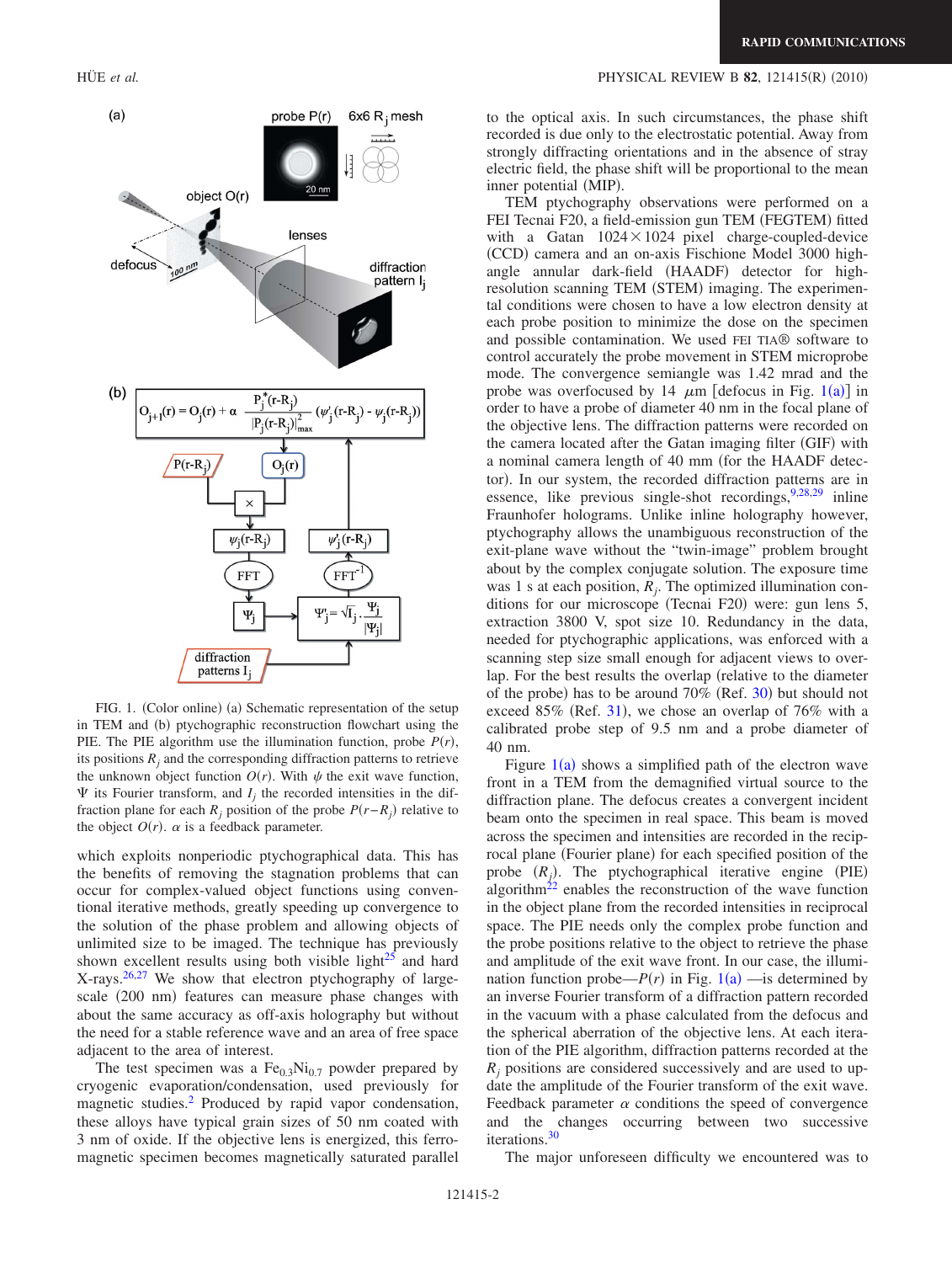$(2010)$ 

<span id="page-3-0"></span>

FIG. 2. Experimental recordings for  $Fe<sub>0.3</sub>Ni<sub>0.7</sub>$  particles. (a) STEM HAADF image, where the circles indicate the 36 probe positions for which diffraction patterns were recorded. (b) Central disks of diffraction patterns for the positions indicated by dotted circles in (a).

determine the actual probe positions. As a first step, probe positions were estimated by knowing the step incremented in TIA. Nevertheless, hysteresis and specimen drift force us to correct each position by an inverse Fourier transform of the recorded diffraction patterns (using the phase of the probe as a first approximation). This refinement is essential and leads to the true probe positions. Thus a regular grid (typically rhombus shaped) was defined for the *j* positions of the probe. Figure [2](#page-3-0) represents this grid relative to a STEM HAADF image of our specimen. PIE was used to compute the exit wave function for 1000 iterations with a feedback parameter  $\alpha$  of 1. A defocused probe on the specimen has two principal advantages: a low dose exposure of the specimen and an unsaturated central peak on the 14-bit CCD camera for a 1 s acquisition. The camera length was chosen very carefully relative to the probe size (driven by defocus and convergent semiangle). In our case, a nominal camera length of 40 mm allowed us to have a real-space field of view of 93 nm (maximum) which is close to ideal for the reconstruction of a 40 nm probe without loss of information.

We compared the phase images obtained by ptychographical reconstruction with those by off-axis holography. Offaxis electron holograms were acquired at 300 kV using a Philips CM300ST FEGTEM equipped with an electrostatic Möllenstedt biprism, a GIF, and a  $2048 \times 2048$  pixel CCD camera (Gatan). We recorded holograms from  $Fe_{0.3}Ni_{0.7}$ nanoparticles of the same specimen previously studied by ptychography. The illumination conditions were set to maximize the visibility (degree of coherence) of the holographic fringes. In our case, the visibility was 18% with a fringe spacing of 0.25 nm. Due to the shot noise of the detector, the theoretical smallest phase difference we are able to discern (for integrated area of 1 nm $\times$ 1 nm) is 0.3 rad.<sup>32</sup>

Most CDI experiments in the literature show excellent qualitative results but very few are quantitative. Here we compare directly and quantitatively ptychography with offaxis holography. Figure [3](#page-3-1) shows the comparison of these two techniques: ptychography with PIE running for 1000 itera-

(a) Ptychography (b) Holography Close-up Close-up Recordings

<span id="page-3-1"></span>

FIG. 3. (Color online) Quantitative phase retrieval for spherical particles of  $Fe<sub>0.3</sub>Ni<sub>0.7</sub>$ , (a) by electron ptychography running the PIE for 1000 iterations and (b) by off-axis holography. In both cases, a phase profile through a 25 nm particle (plane lines) is compared with a theoretical profile for a perfectly spherical particle dashed lines).

tions, Fig.  $3(a)$  $3(a)$ , and off-axis holography, Fig.  $3(b)$ . In both cases, a profile has been taken through the center of a 25 nm particle. As no stray electric field or magnetization is relevant in this simple case, the measured phase is a topographic profile proportional to the projected MIP of the particle. In the case of a spherical  $Fe<sub>0.3</sub>Ni<sub>0.7</sub>$  particle, and assuming that the MIP is constant within the specimen, the theoretical induced phase shift due to the thickness should reach a maximum of 4.6 rad and 4.1 rad for 200 and 300 keV, respectively (with the free electron contribution taken into account<sup>1</sup>). In both cases, the phase measurement  $(3.9 \text{ rad})$ for ptychography at 200 keV and 3.1 rad for holography at 300 keV) underestimates this maximum value, as shown with the profile lines in Fig. [3.](#page-3-1) This result is not a surprise as the MIP of the sphere is actually a measurement of both its core and its overlayer. We performed simulations to quantify the reliability of ptychography with regard to the different factors of error (probe position, phase jump, and diffraction pattern centering). By far, the biggest source of error is the accuracy of the probe positioning. We calculated the phase precision to be 0.3 rad in the case of a probe position uncertainty of 0.5 nm. This estimation is in good agreement with the noise of the phase calculated in the free-space area next to the Fe<sub>0.3</sub>Ni<sub>0.7</sub> particles. The PIE converged to a quantitative consistent solution for the phase in less than 1000 iterations. The variation in the phase observed in the free space is certainly due to a residual probe position error.

Unlike off-axis holography, ptychography retrieves the value of the phase shift without the need for a reference wave. Such a phase measurement is of great use for particles supported on carbon film or embedded in resin. Another advantage of ptychography compared to off-axis holography is that the latter technique requires high coherence, a biprism